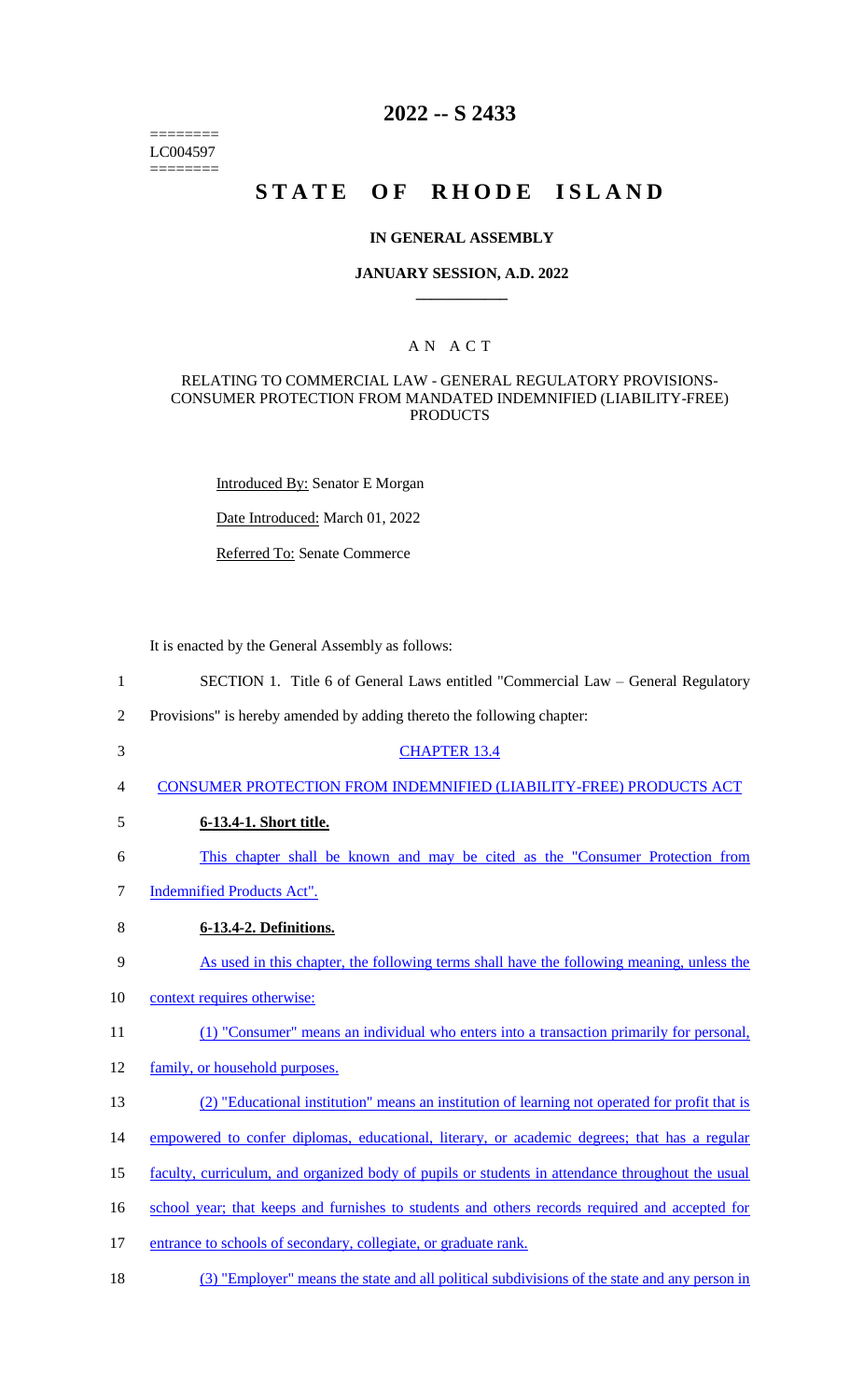1 this state employing four (4) or more individuals, and any person acting in the interest of an employer directly or indirectly. (4) "Employment" means an individual's entire service, if the service is localized in the state. Service is deemed to be localized in the state if: (i) The service is performed entirely within the state; or (ii) The service is performed both within and without the state but the service performed without the state is incidental to the individual's service within the state; (iii)(A) Employment shall include an individual's service, performed within and without the state, if the service is not localized in any state, but some of the service is performed in the state; and 11 (B) The individual's base of operation is in the state; or (C) If there is no base of operations, then the place for which the service is directed or controlled is in the state; or (D) The individual's base of operations or place from which the service is directed or controlled is not in any state in which some part of the service is performed, but the individual's 16 residence is in the state. (iv) In the event that any employee is denied or fails to receive wage, benefits, or wage supplements as a result of a violation of this chapter, the employee shall have available civil and 19 other remedies available at law or equity. The department of labor and training may take any and 20 all appropriate actions to enforce the provisions of this chapter, including, but not limited to, injunctions, cease and desist orders, and other penalties provided by law. (v) Recovery pursuant to a violation of this chapter shall be applicable to secure recovery against the merged, consolidated, or resulting corporation or other successor employer, 24 notwithstanding anything contained in this chapter or elsewhere to the contrary. (vi) This section is enacted in order to protect the employment interests of all persons engaged in employment in the state under existing labor contracts and shall be liberally construed in every case in order to achieve that purpose. (5) "Government agencies" means any department, division, office, bureau, board, commission, authority, nonprofit community organization, or any other agency or instrumentality created by any municipality or by the state, or to which the state is a party, which is responsible for the regulation, inspection, visitation, or supervision of facilities or which provides services to 32 residents of facilities. (6) "Employment opportunity" means an opportunity to be employed. (7) "Guardian" means a person appointed or qualified by a court as a guardian of an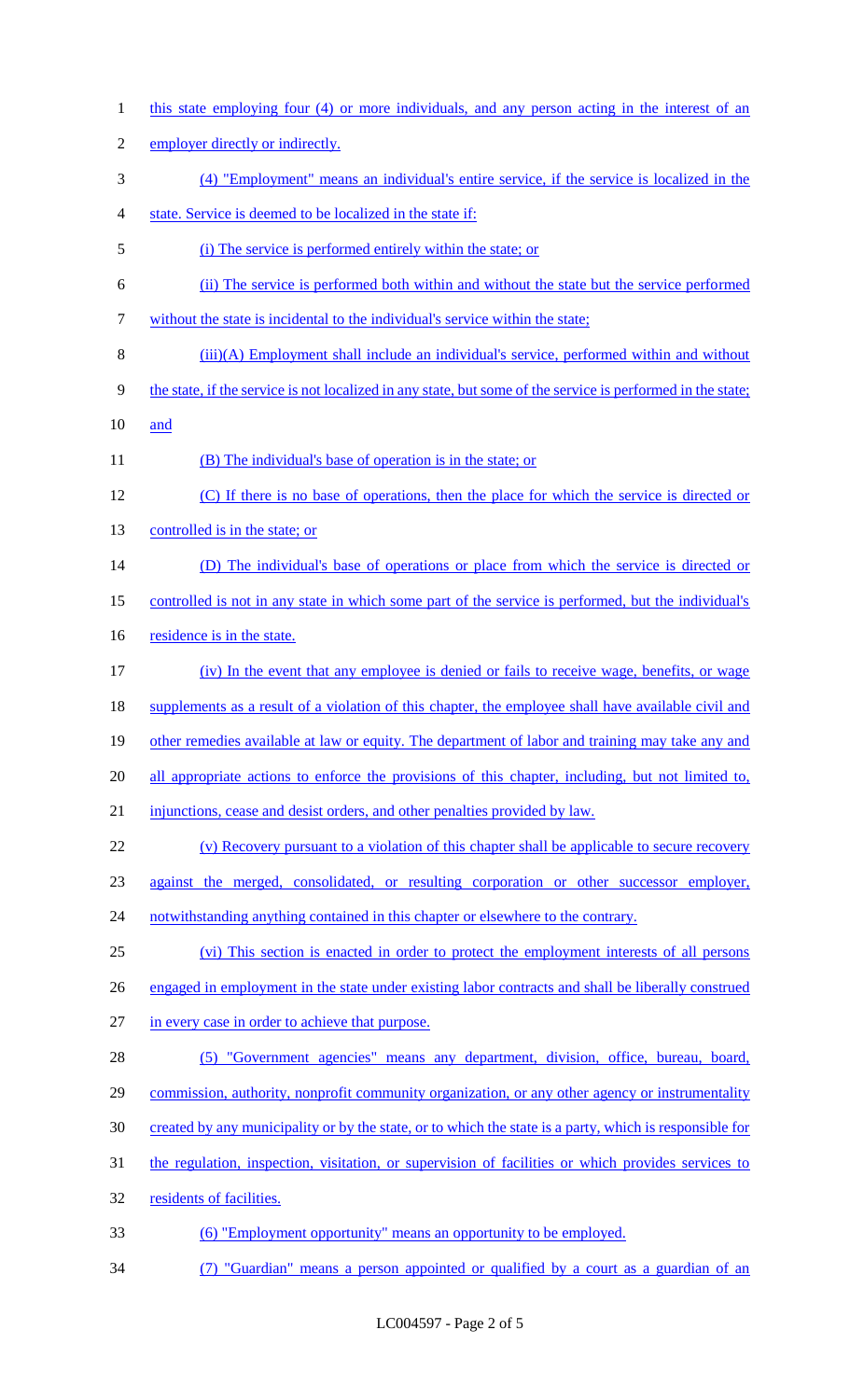- 1 individual, including a limited guardian, but not a person who is only a guardian ad litem. (8) "Harassment" or "harassing" means following a knowing and willful course of conduct directed at a specific person with the intent to seriously alarm, annoy, or bother the person, and which serves no legitimate purpose. The course of conduct must be such as would cause a 5 reasonable person to suffer substantial emotional distress, or be in fear of bodily injury. (9) "Loss of employment" means a person who is no longer employed. (10) "Mandate" means to officially require something or to direct or require something. (11) "Opt out" means to decline or defer. (12) "Private or public education" means the academic program pursued by the person in 10 obtaining the bachelor's, master's, or doctorate degree, and that the programs include formal course 11 work, seminars, and practice. (13) "Promotion" means employees who have been found qualified through suitable tests 13 for promotion to positions in other classes under the provisions of chapter 4 of title 36 and the rules 14 pertaining thereto. (14) "Recommendation" means representation in favor of a person or thing. 16 (15) "Requirement" means something that is needed or wanted, compulsory or a necessary condition. **6-13.4-3. Government agencies, employers and educational institutions making recommendations to consumers to accept indemnified products.** (a) Government agencies, employers, private businesses or educational institutions are 21 prohibited from mandating liability-free products which would result in a consumer's: 22 (1) Loss of employment, employment opportunity or promotion; or (2) Losing the ability to receive a public or private education. 24 (b) A consumer or guardian of a consumer shall have the right to decline an indemnified product which an employer, government agency, private business or educational institution is 26 recommending to the consumer without incurring harassment, loss of employment, loss of an employment opportunity, promotion, or the ability to receive a private or public education. **6-13.4-4. Complaint process.** The Rhode Island consumer protection unit under the office of the attorney general shall pursue a case of this nature if loss of or a threat of loss of employment, promotion, employment opportunity or the loss of the ability to receive a public or private education or harassment occurs 32 due to a consumer or guardian of a consumer declining an indemnified product which an employer or government agency has recommended. **6-13.4-5. Public policy.**
	- LC004597 Page 3 of 5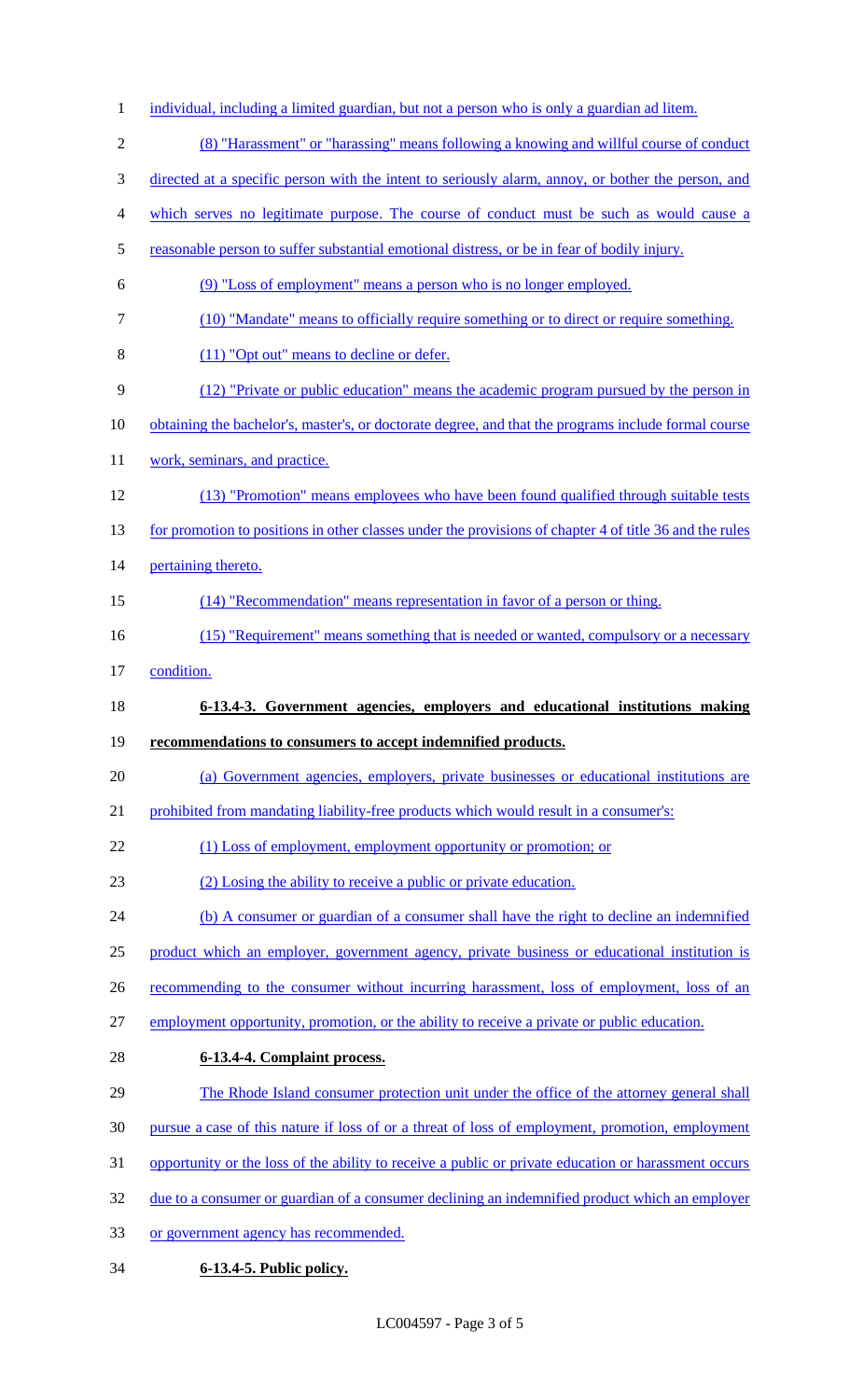- 1 Any provision of a contract or agreement of any kind that purports to waive or limit in any
- 2 way a consumer's rights under this chapter, including, but not limited to, any right to a remedy or
- 3 means of enforcement, shall be deemed contrary to public policy and shall be voided and
- 4 unenforceable. This section shall not prevent a consumer or the guardian of a consumer to decline
- 5 an indemnified product that is recommended by an employer, government agency or educational
- 6 institution.
- 7 **6-13.4-6. Consumer opt-out of indemnified products.**
- 8 A consumer or guardian of a consumer shall be able to opt out from recommended
- 9 indemnified products by submitting in writing that they are opting out and shall not be required to
- 10 provide specific reasoning for opting out.
- 11 SECTION 2. This act shall take effect upon passage.

#### ======== LC004597 ========